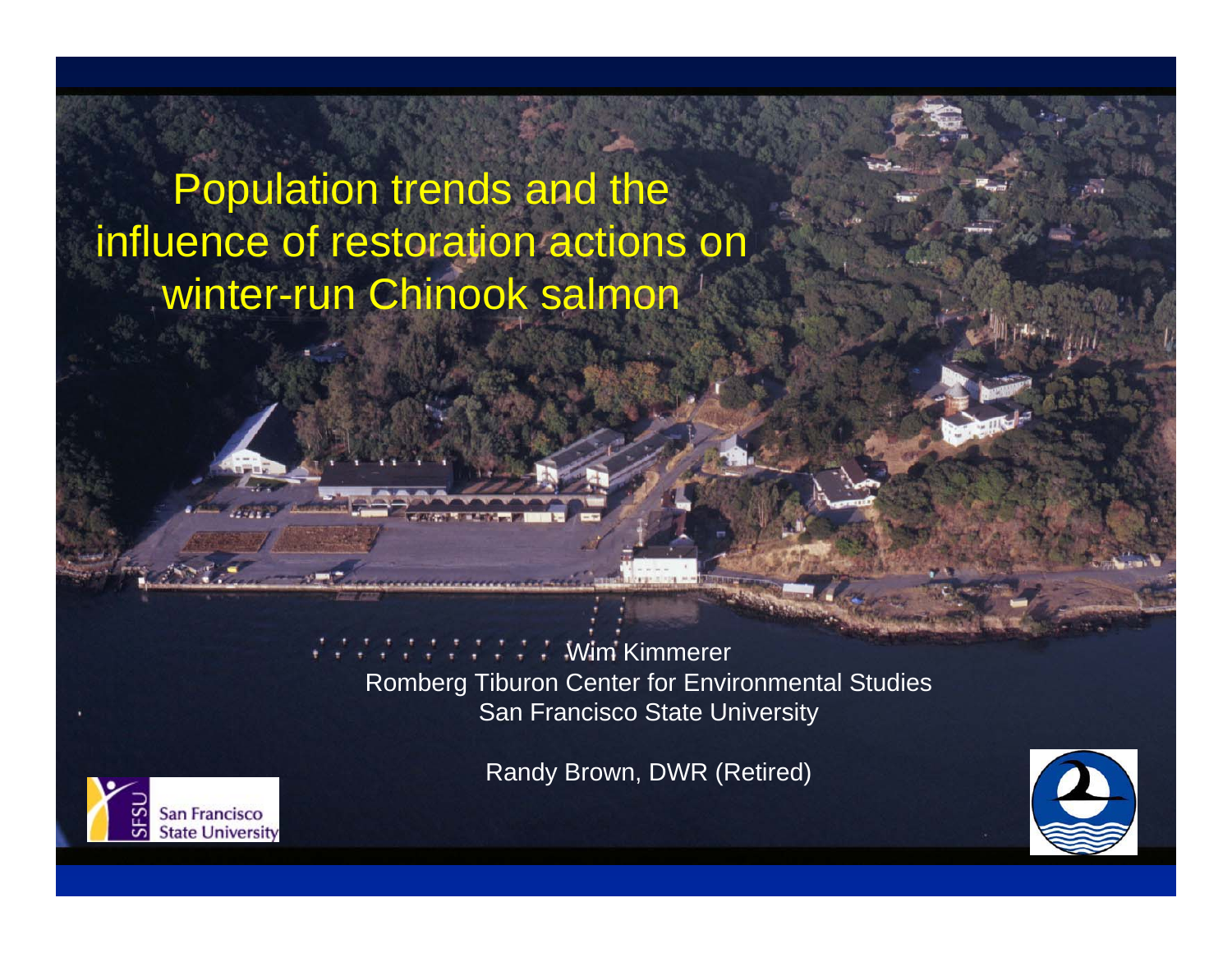

# Summary

- Simple model of winter run life cycle
- Identify managementrelated variables
- Which have trends?
- Do these add up to the trajectory observed?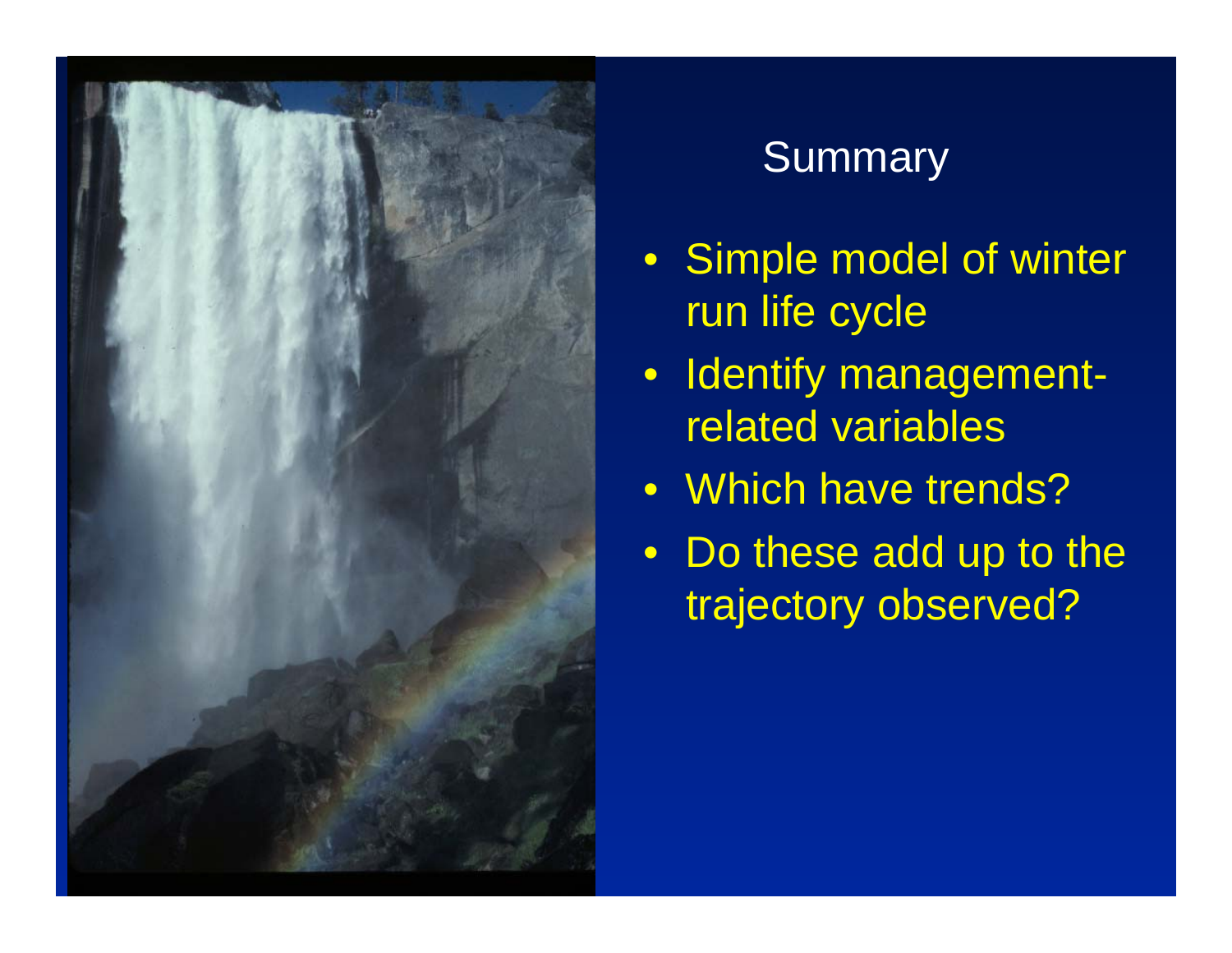# This is our perspective

Digital Map from Dr. William Bowen California State University **Northridge**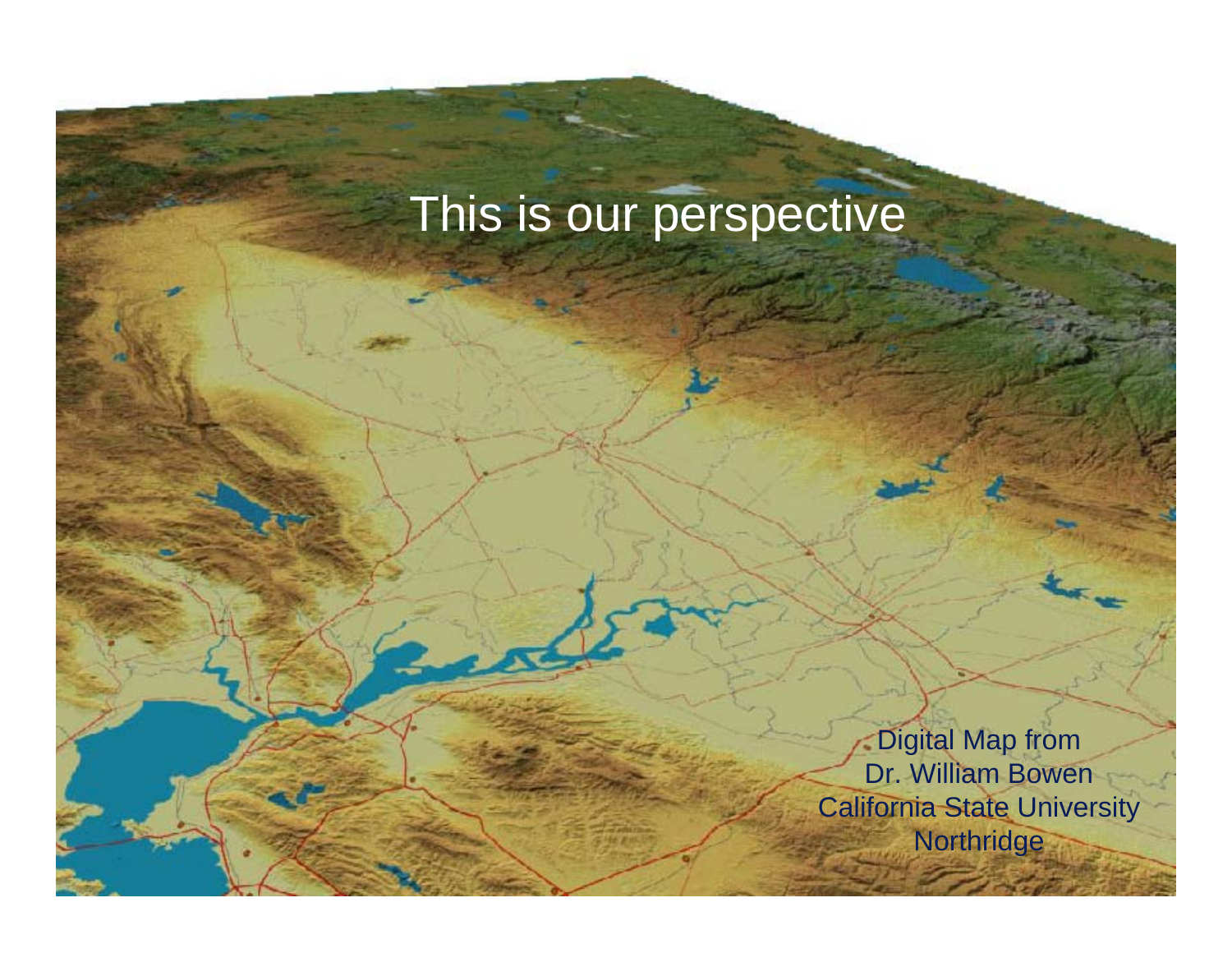#### **How do actions in the Delta compare to actions elsewhere?**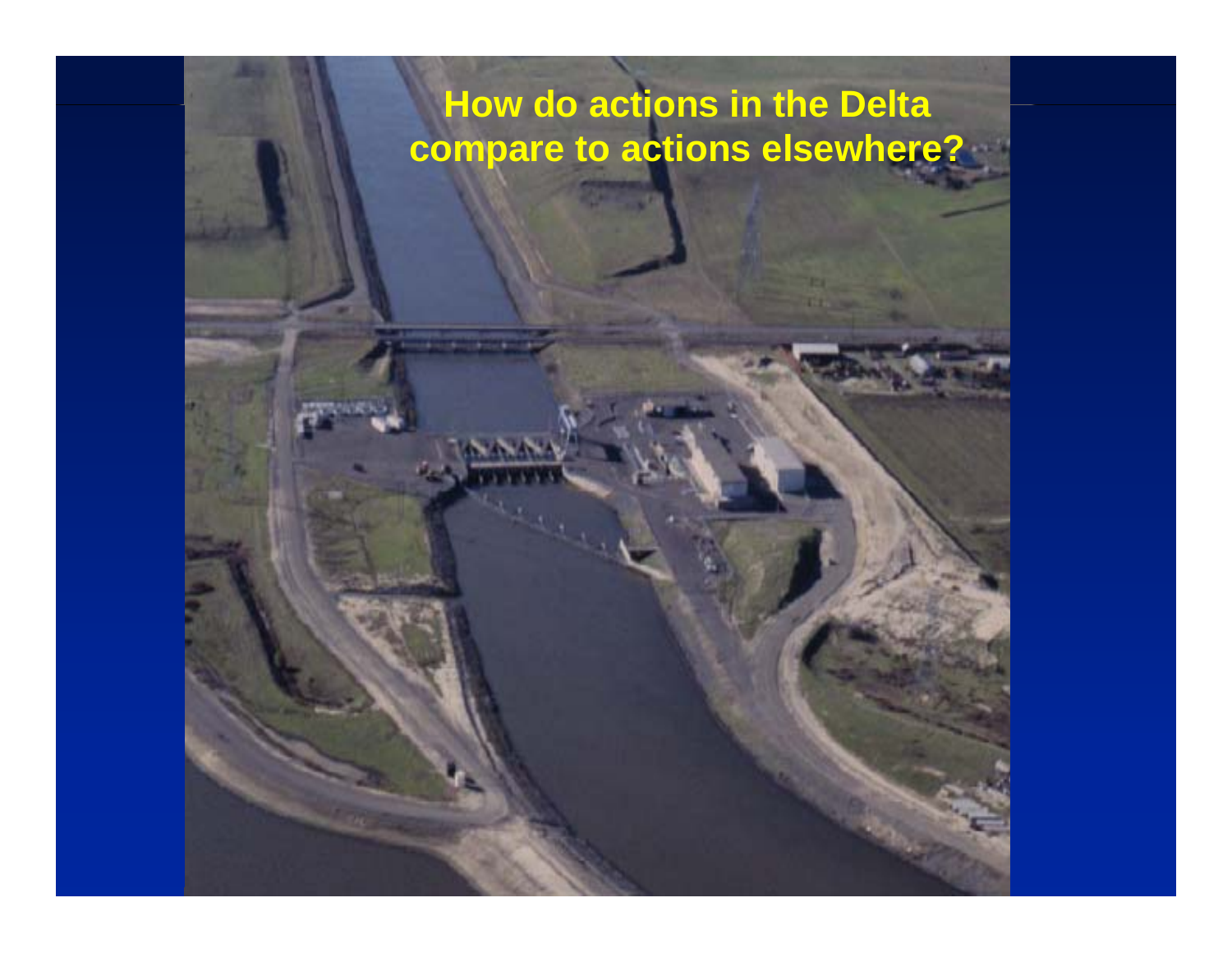#### Time series of winter run escapement

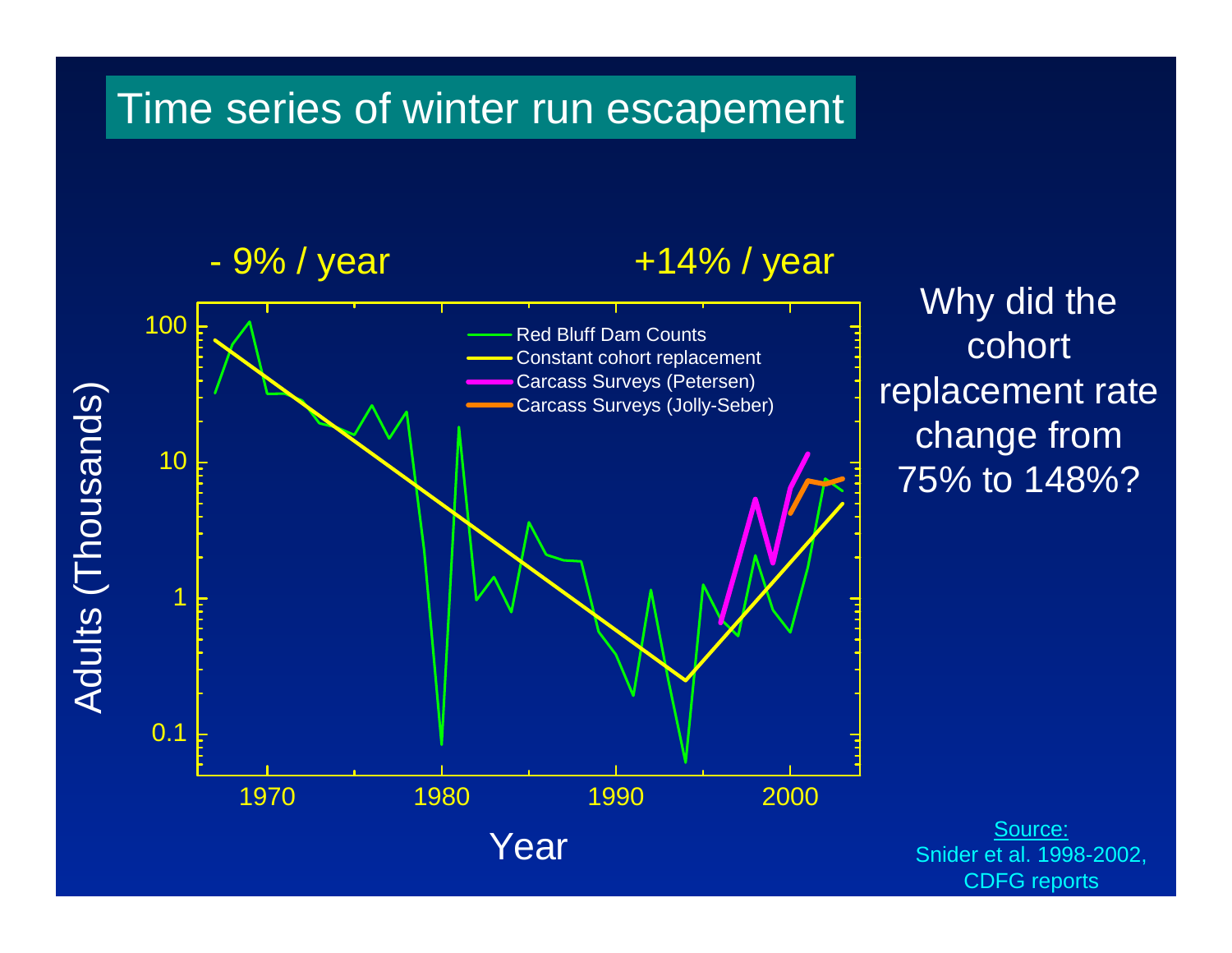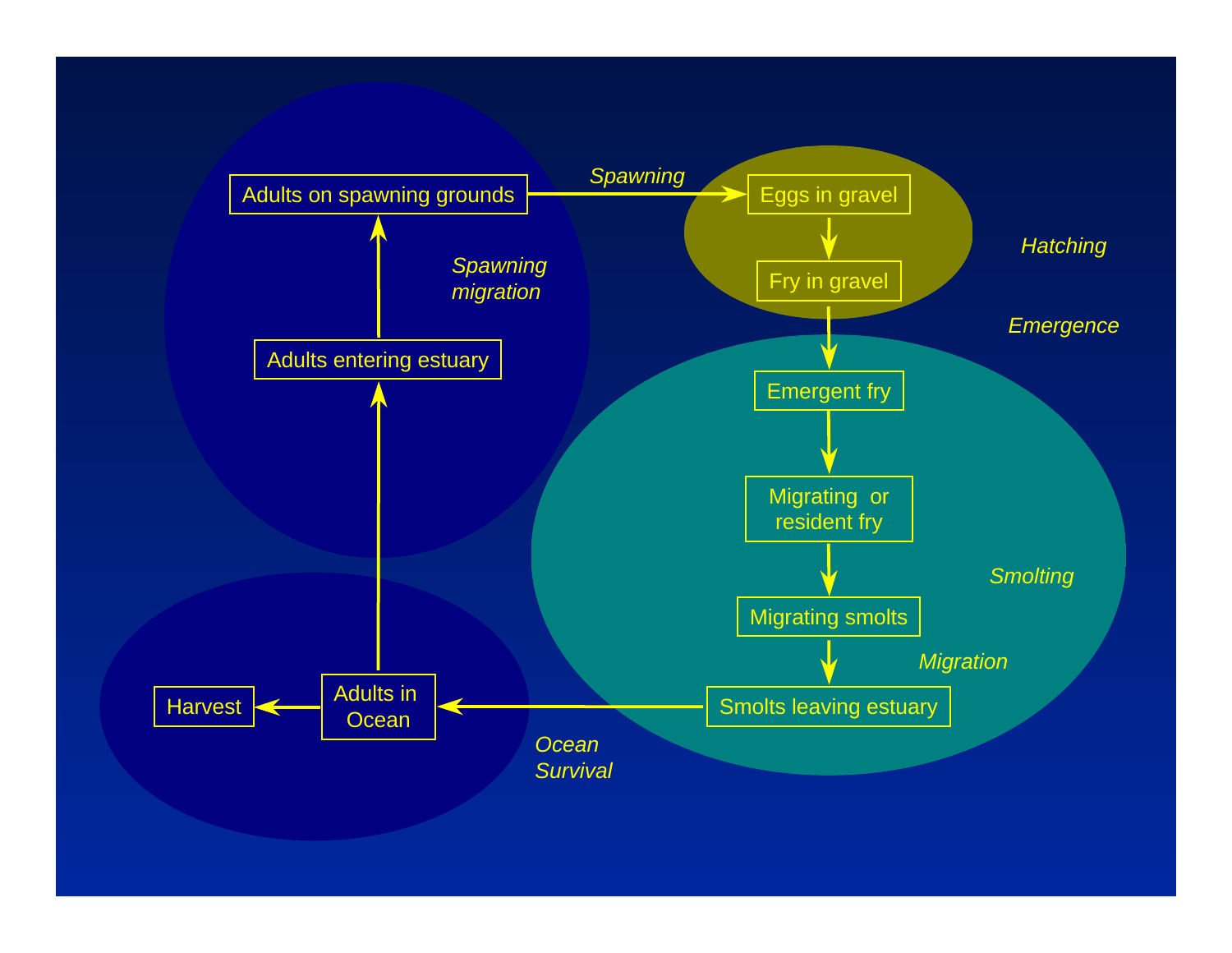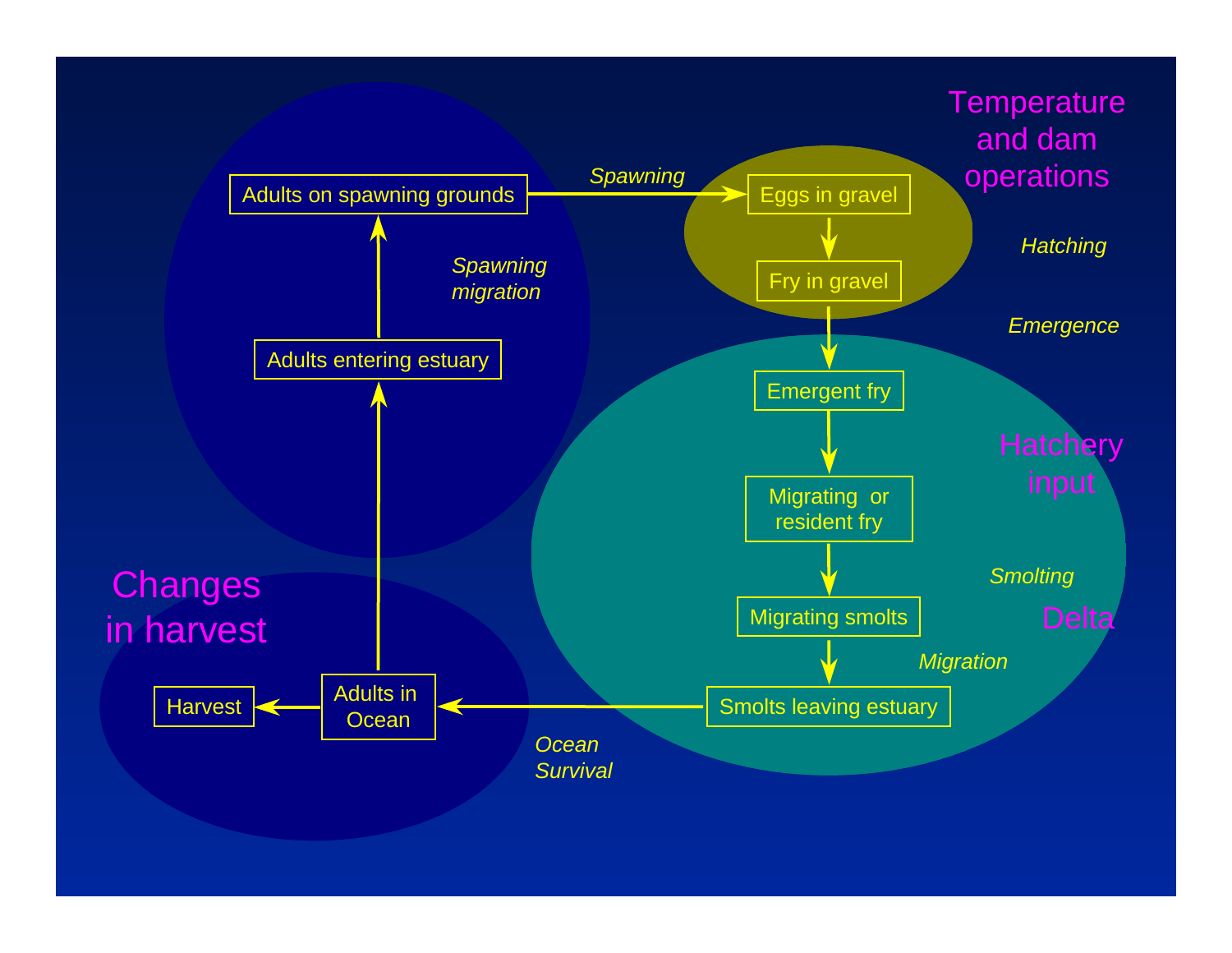### A simple exploratory model of winter run survival

# $N_{43} = N_{40} F S_1 S_2 S_3 S_4 S_5...$

N Si

Female population at age 0 or 3 F Average fecundity Survival through life stage or event i

# **Assumptions**

- No density dependence
- All reproduction is at age 3
- Sex ratio is constant
- Survival fractions are independent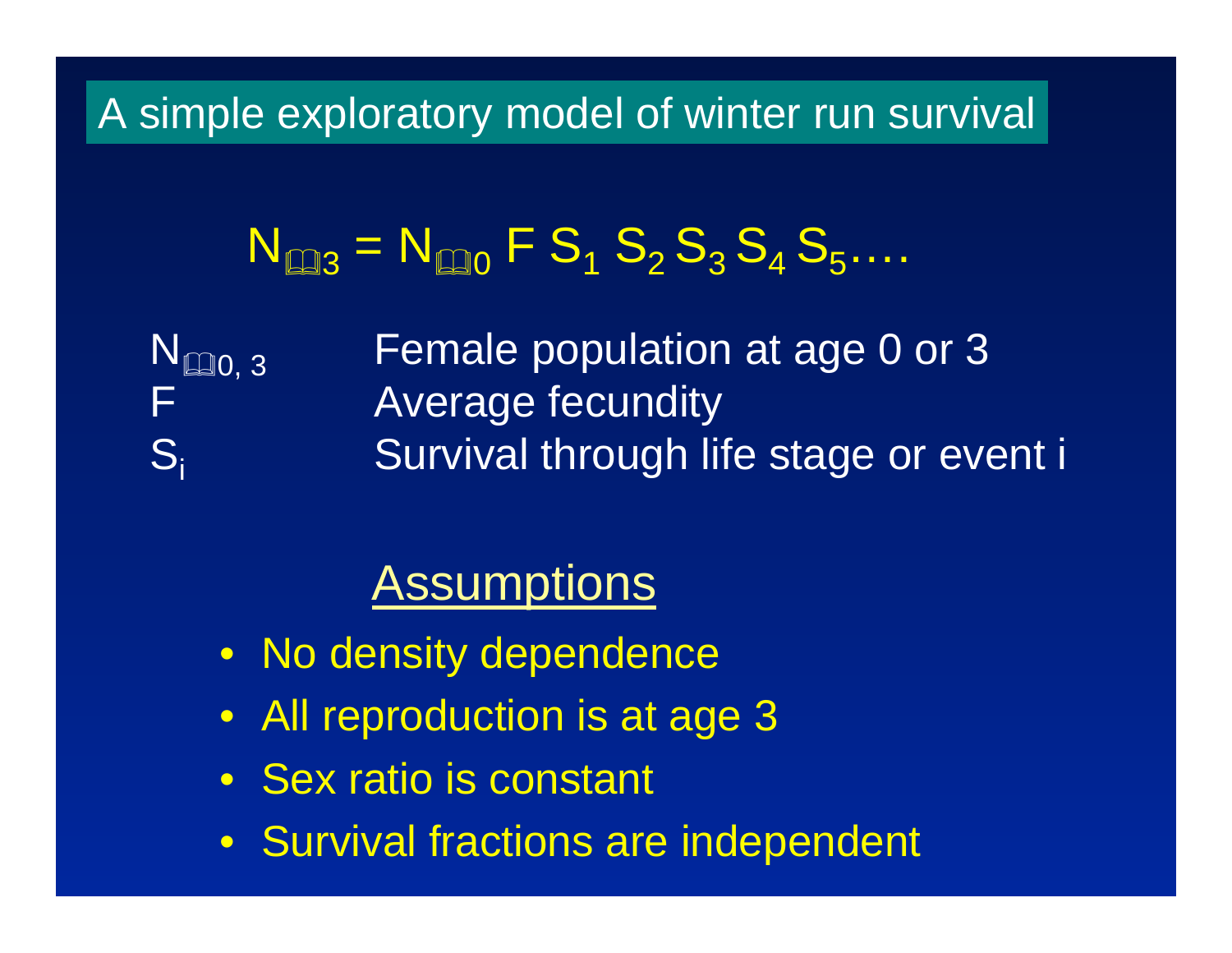#### A simple exploratory model of winter run survival

$$
N_{\text{max}} = (N_{\text{max}}\,FS_{\text{egg-RBDD}} + H)\,S_T\,S_F\,S_o
$$

 $\mathsf{N}_\boxtimes$ = Juvenile production index H = Hatchery production  $\mathbf{S_{T}}$  = Survival: high temperature  $\mathsf{S}_\mathsf{F}$  = Survival: fishing  $\rm S_{\rm O}$  = Survival: Other (can be treated as a single unknown parameter)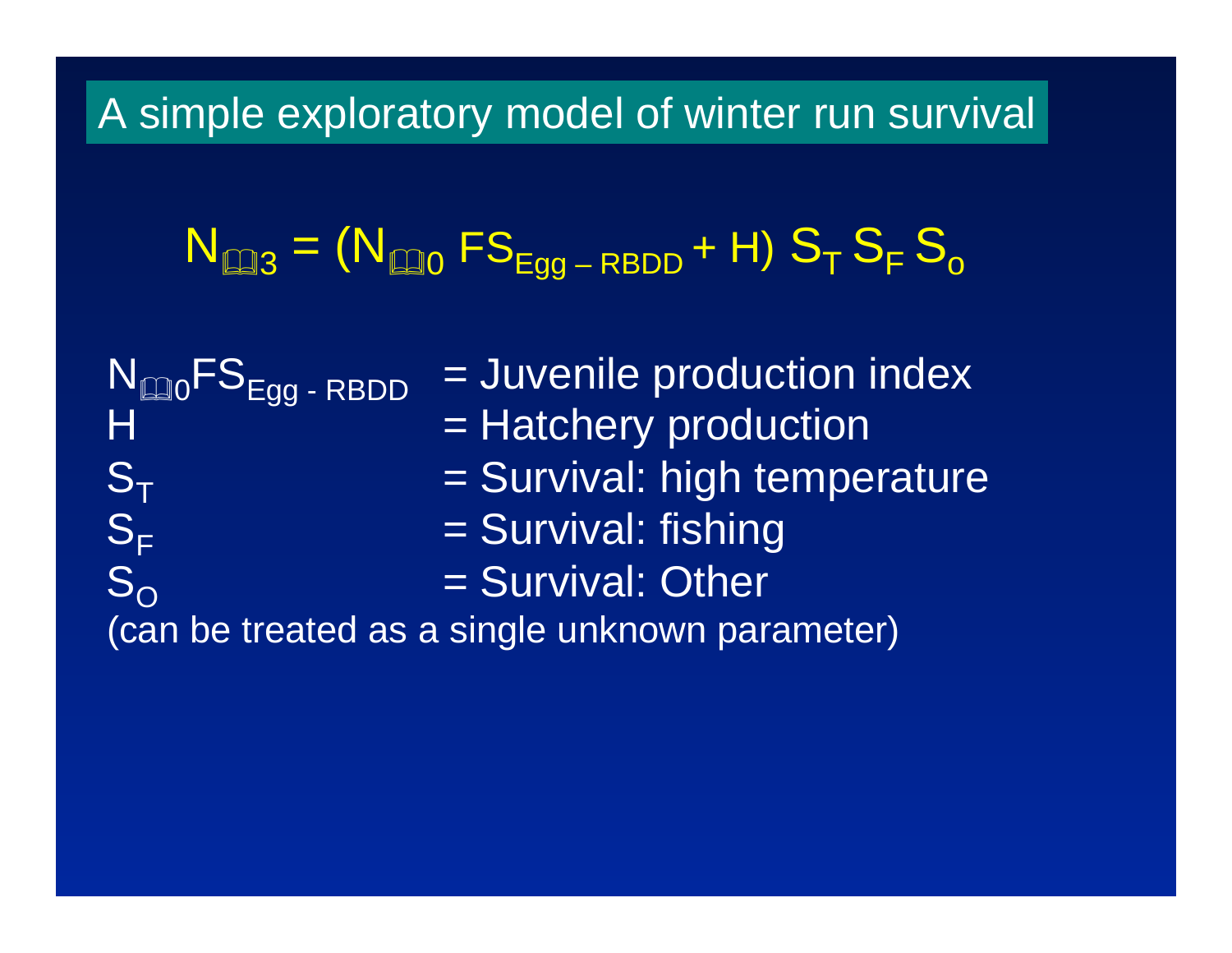### **Migration Timing at Red Bluff Diversion Dam**

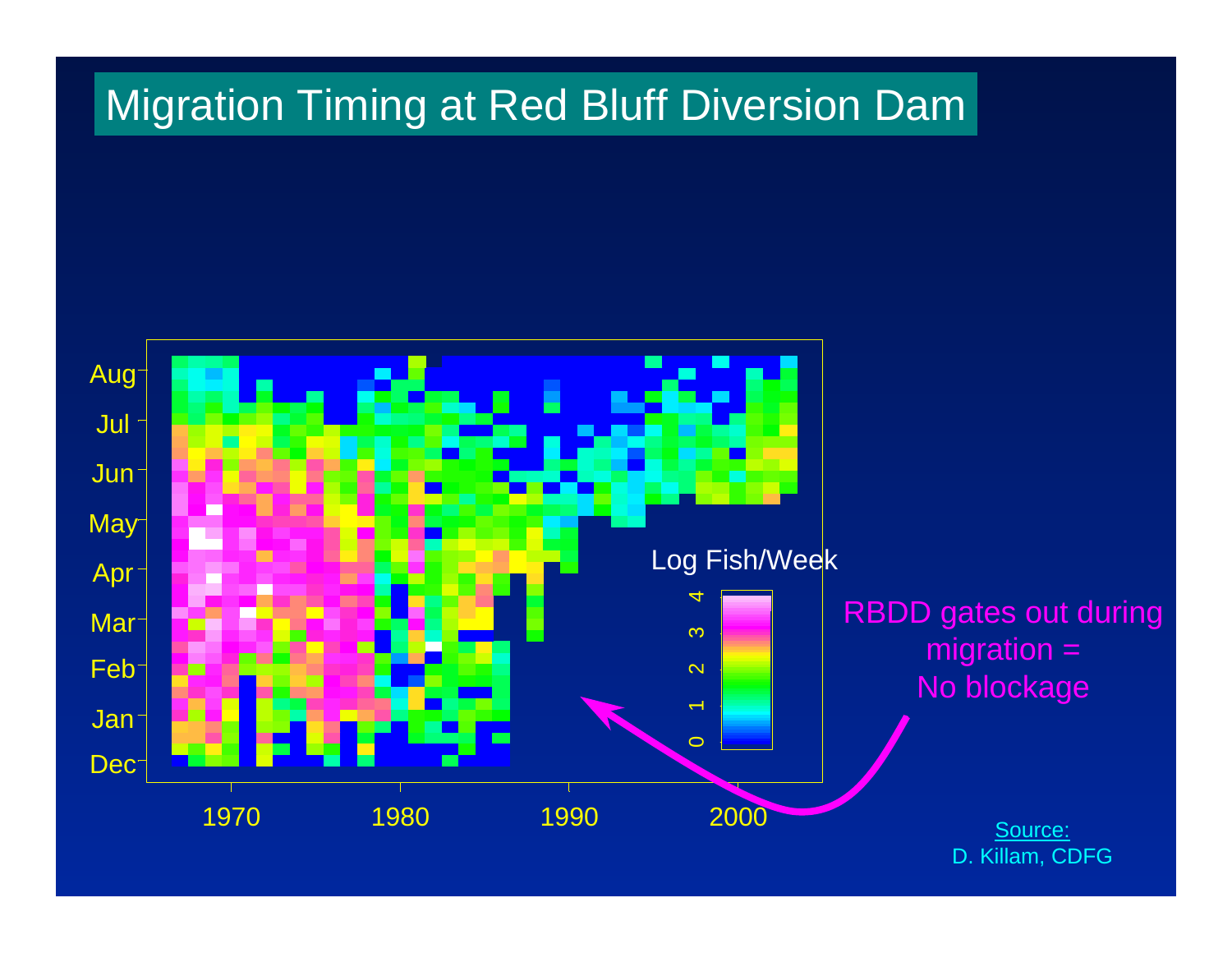# Spawning Distribution

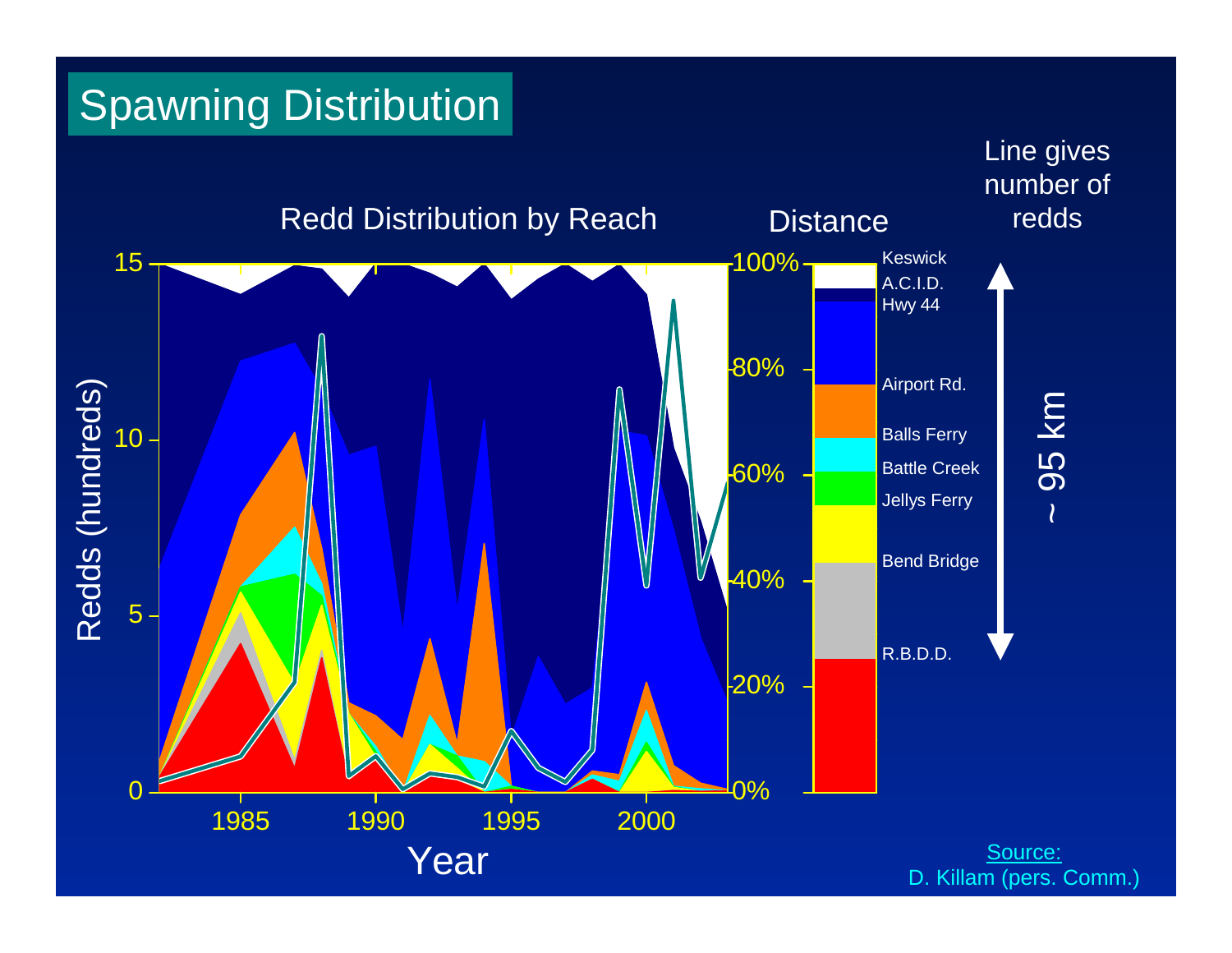#### Temperature survival model for eggs/alevins

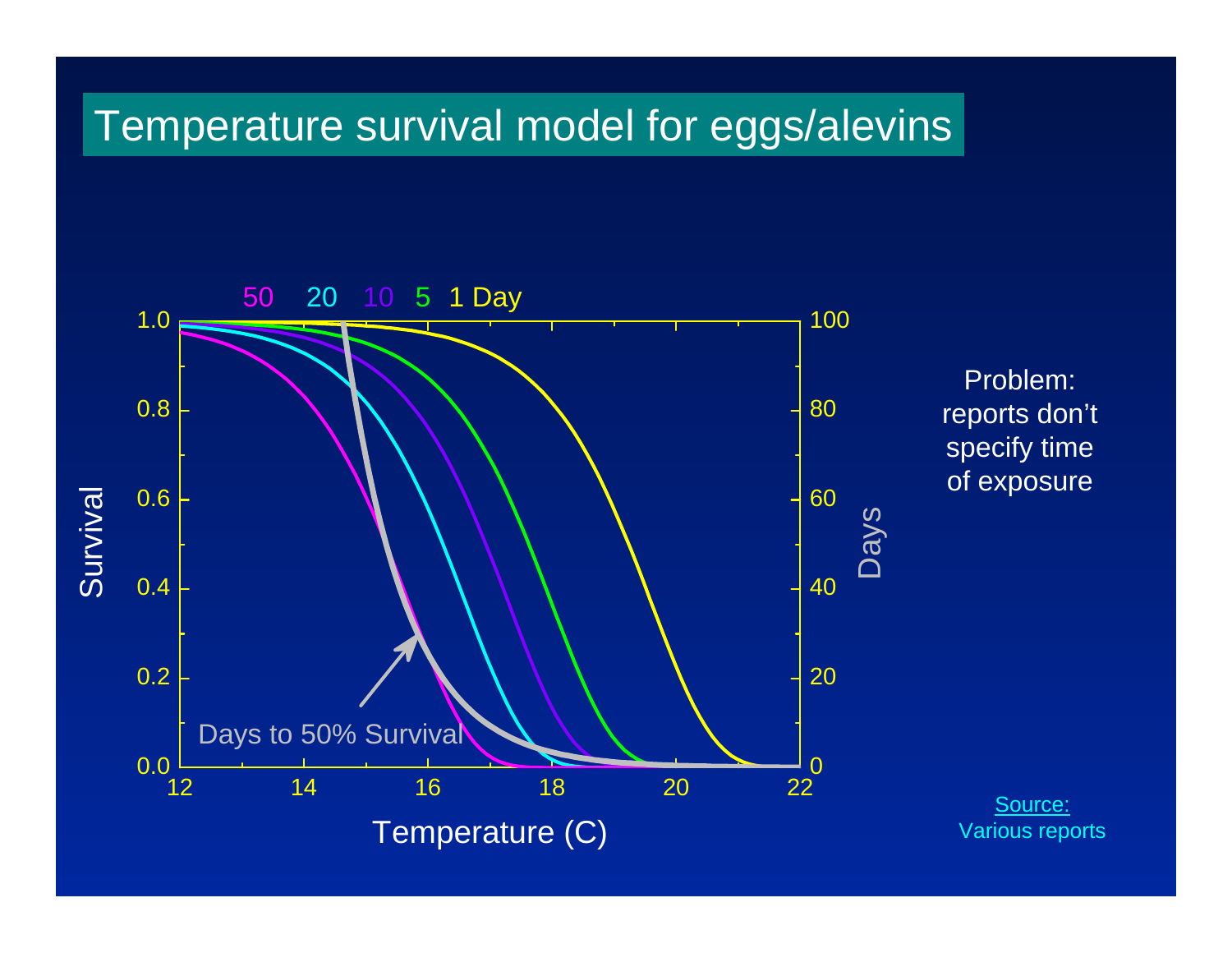#### Temperature effects on survival

#### Temperature effects based on spawning location

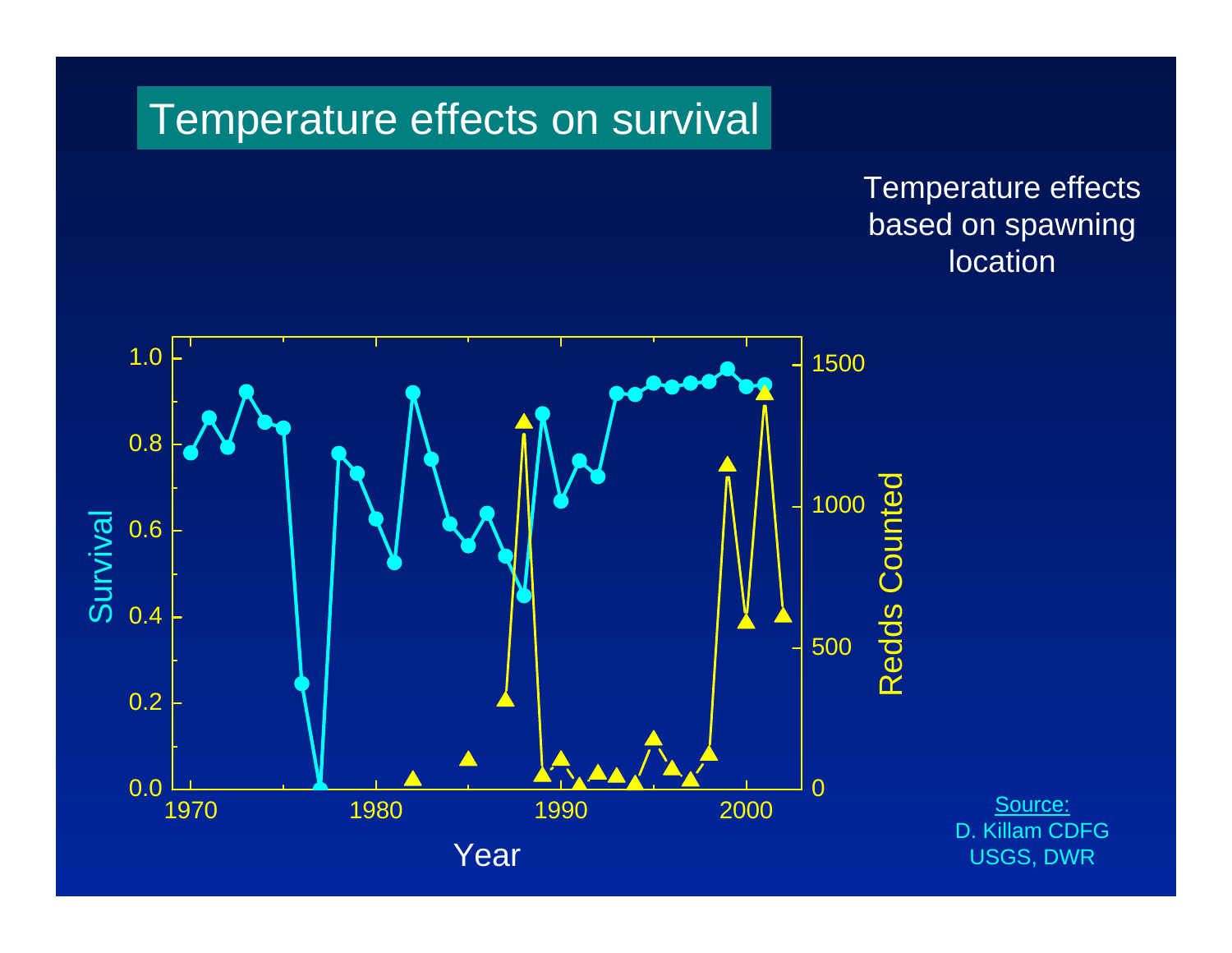# **Ocean Harvest**



Harvest rate of winterrun tracks that of all Central Valley stocks

Both have declined substantially in recent years

> Source: PFMC, Grover et al. 2004 (report)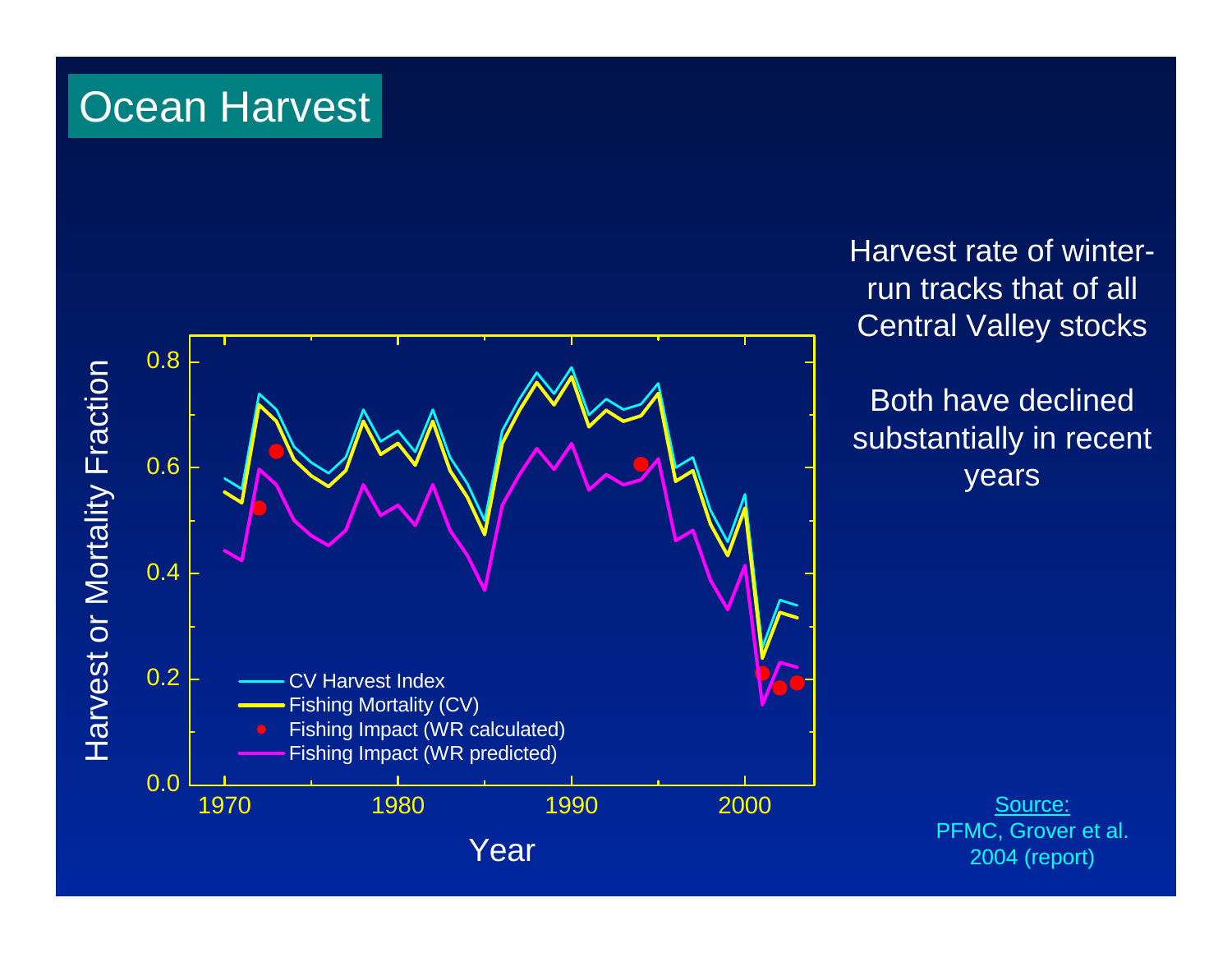### Juvenile Production



Natural production calculated assuming 1200 fry per adult

Juvenile Production Index (JPI) includes natural production only

> Source: Model estimate, Gaines and Poytress 2004 and agency reports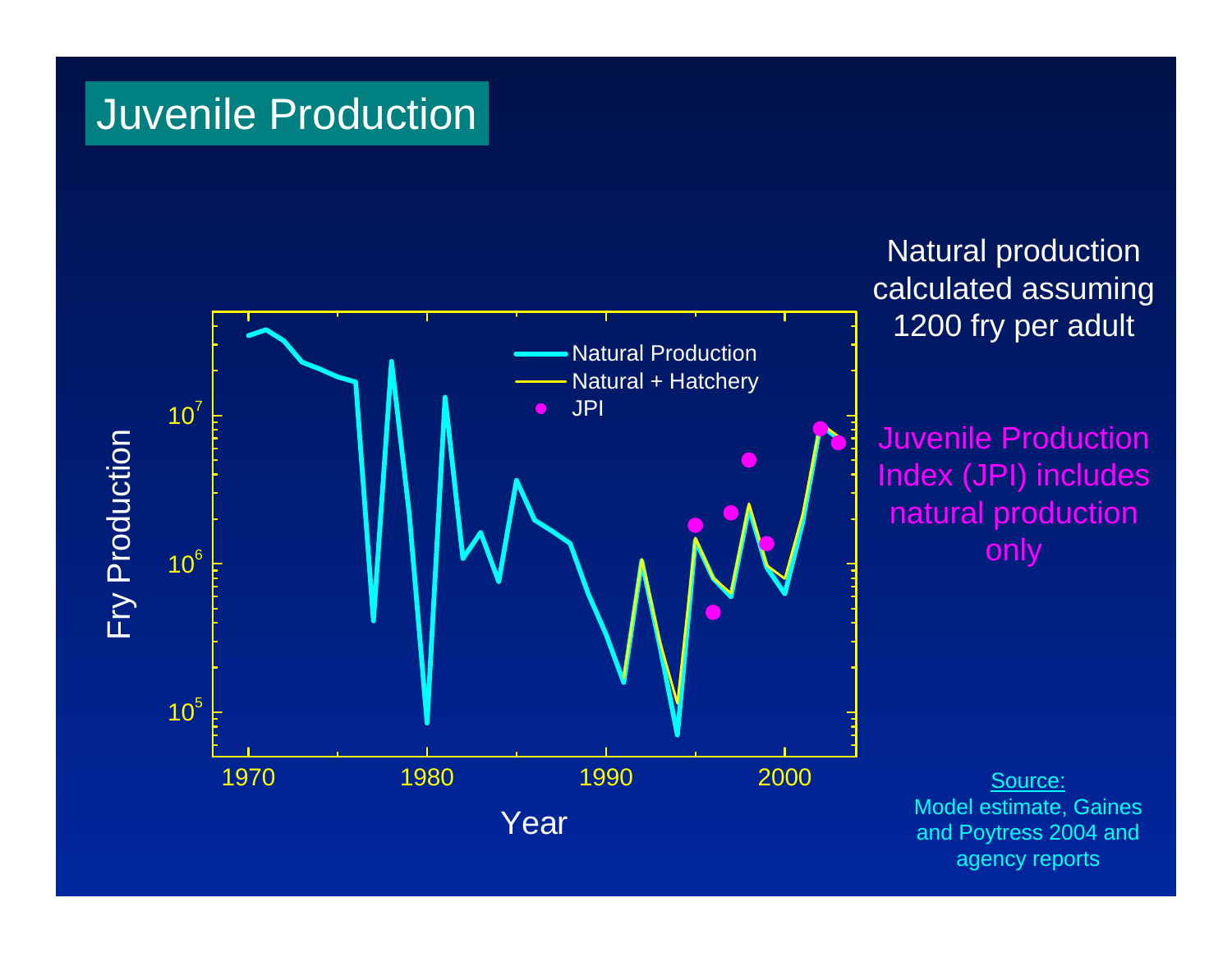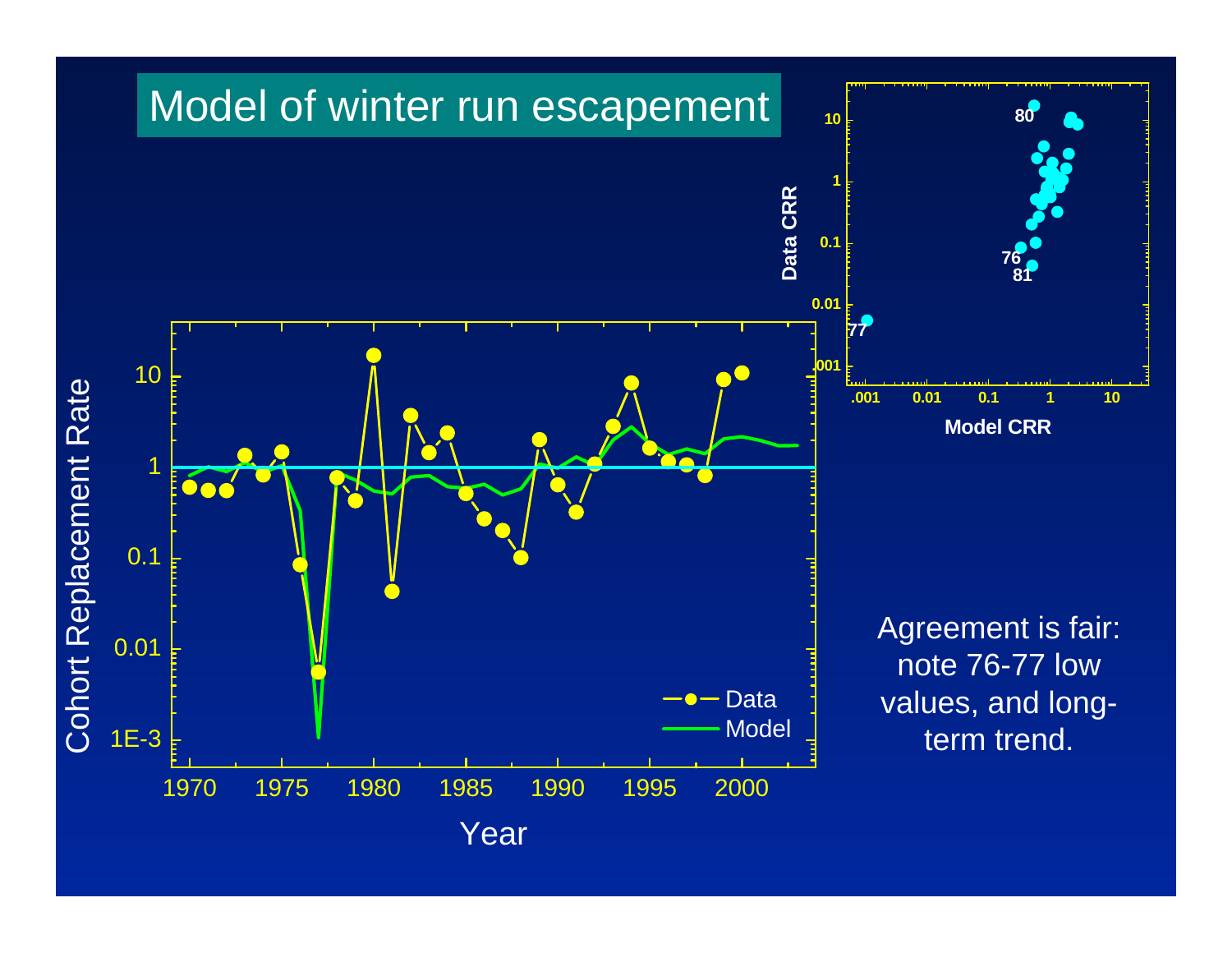### Environmental variables have little effect



Regression parameters with 90% confidence limits

Positive = expected direction of effect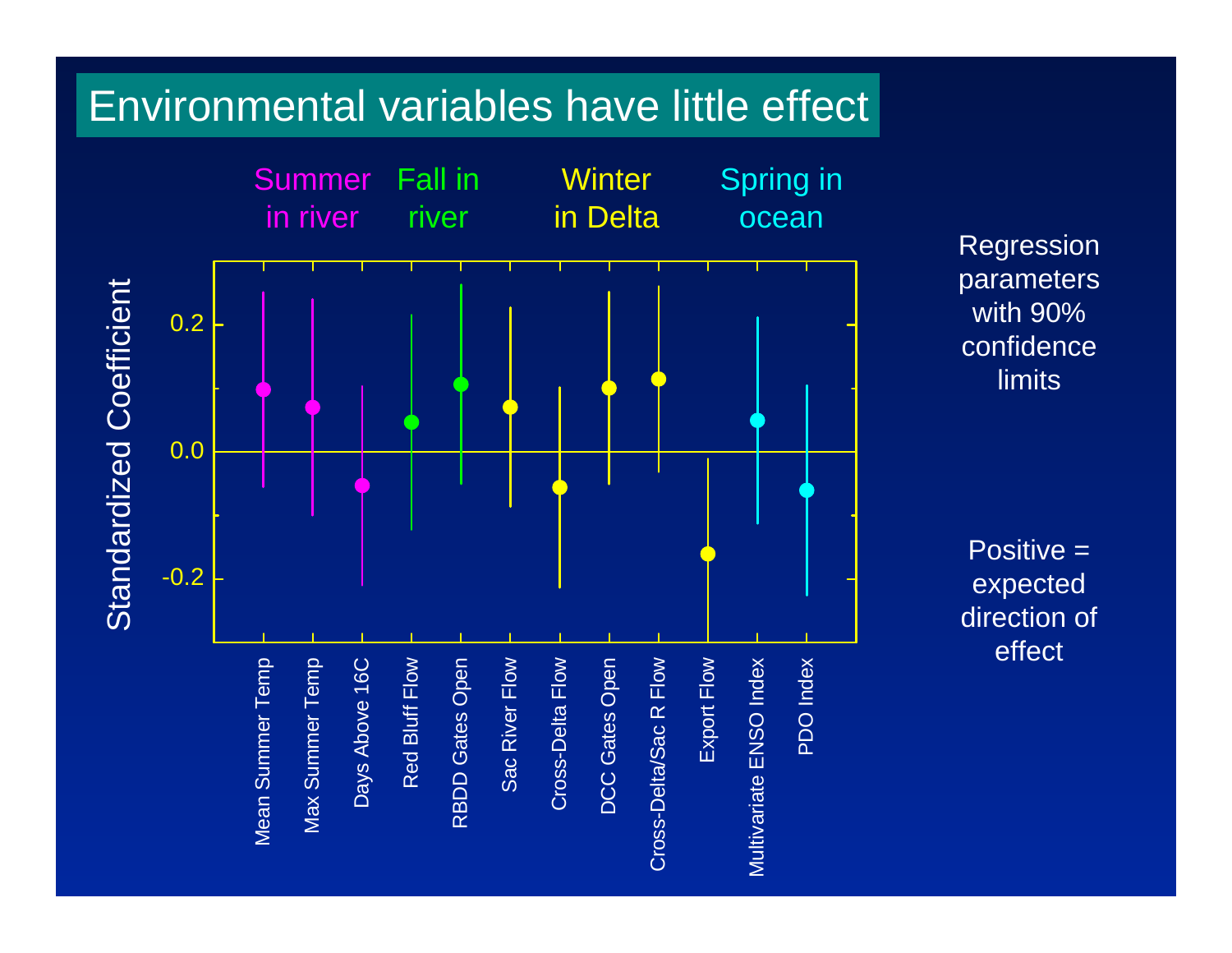